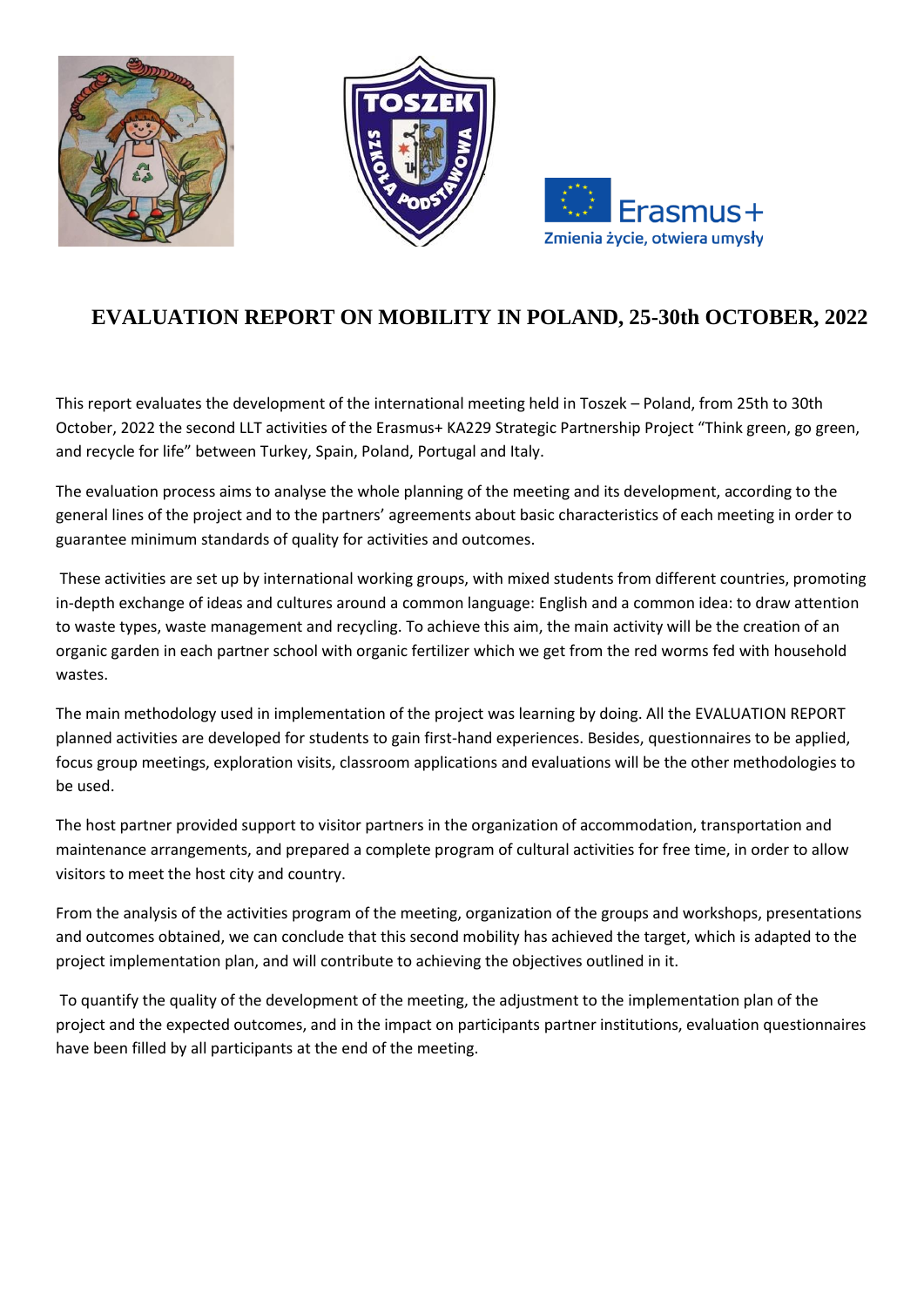#### EVALUATION BY STUDENTS AND TEACHERS

Thirteen students, three of partners' schools, except of Turkey, and eight teachers from four countries, completed the evaluation questionnaire. The results on the whole are very satisfactory because in most items they rated the development of the meeting and the project with very high marks.

Both students and teachers completed the evaluation questionnaire. The results on the whole are very satisfactory because in most items they rated the development of the meeting and the project with very high marks.

In the evaluation questionnaire the participating students and teachers were asked to rate different items in these areas: organization of the mobility and specifically workshops and cultural activities; and host families.

## ORGANIZATION

Participants were asked to rate from one to five (1= worst rating, 5= best rating)

1. Communication between host school and the other partners

According to the implementation plan, each partner school provided to students and teachers a preparation in order to get a successful meeting. Preliminary information to participant students and teachers about their host families, the details of the week meeting program, and tasks to carry out and expected outcomes is key in order to face the meeting with basic guarantees of success and allow the project activities to develop smoothly. The good collaboration among different participants in the work team is key to guarantee a successful result. This is not an easy element to achieve if we take into account the different profile of students, different ages and characters, different countries of origin, different languages etc., all of them working around a common project and with the aim of showing a good result at the end of the week. As shown in the graph, this questions have been well rated by participants.

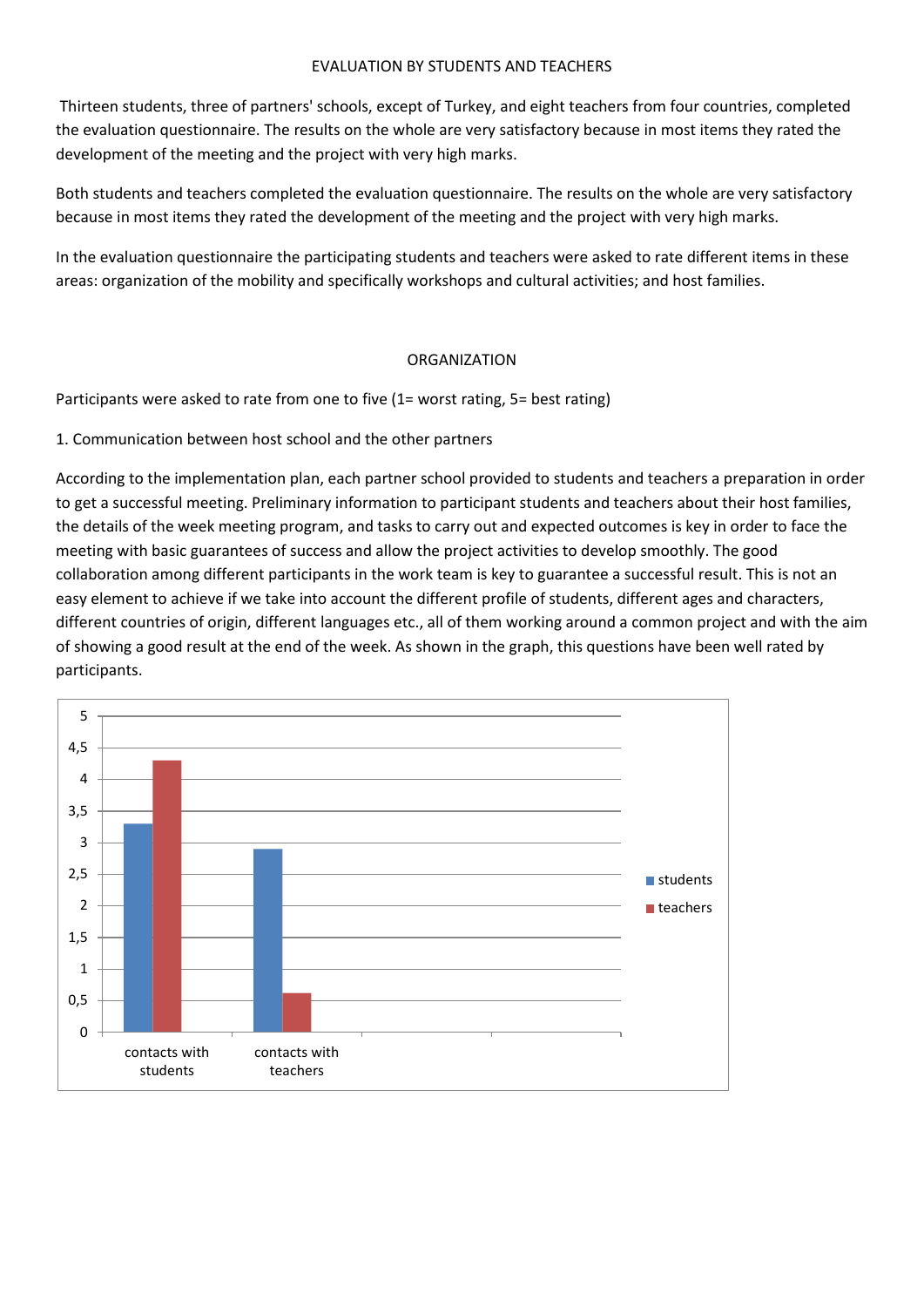#### 2. LTT activities organization

In the evaluation questionnaire the participating students and teachers were asked to rate the quality of the final result of the different workshops, in terms of if they consider these activities accomplish their expectations, if they enjoyed them and how much did they learn. We consider this assessment very important, as it can influence the design of tasks in coming meetings and workshops. As shown in the graph, workshops has been well rated by participants. The participating teachers also had to work as teachers to evaluate the quality of the final results of this meeting, with special emphasis on the work carried out by the participants in the workshops of the week.



## 3. Cultural activities organization

Cultural and leisure activities during the week of the meeting contribute to improving the work and collaboration environment. As shown in the graph, cultural activities has been well rated by participants.